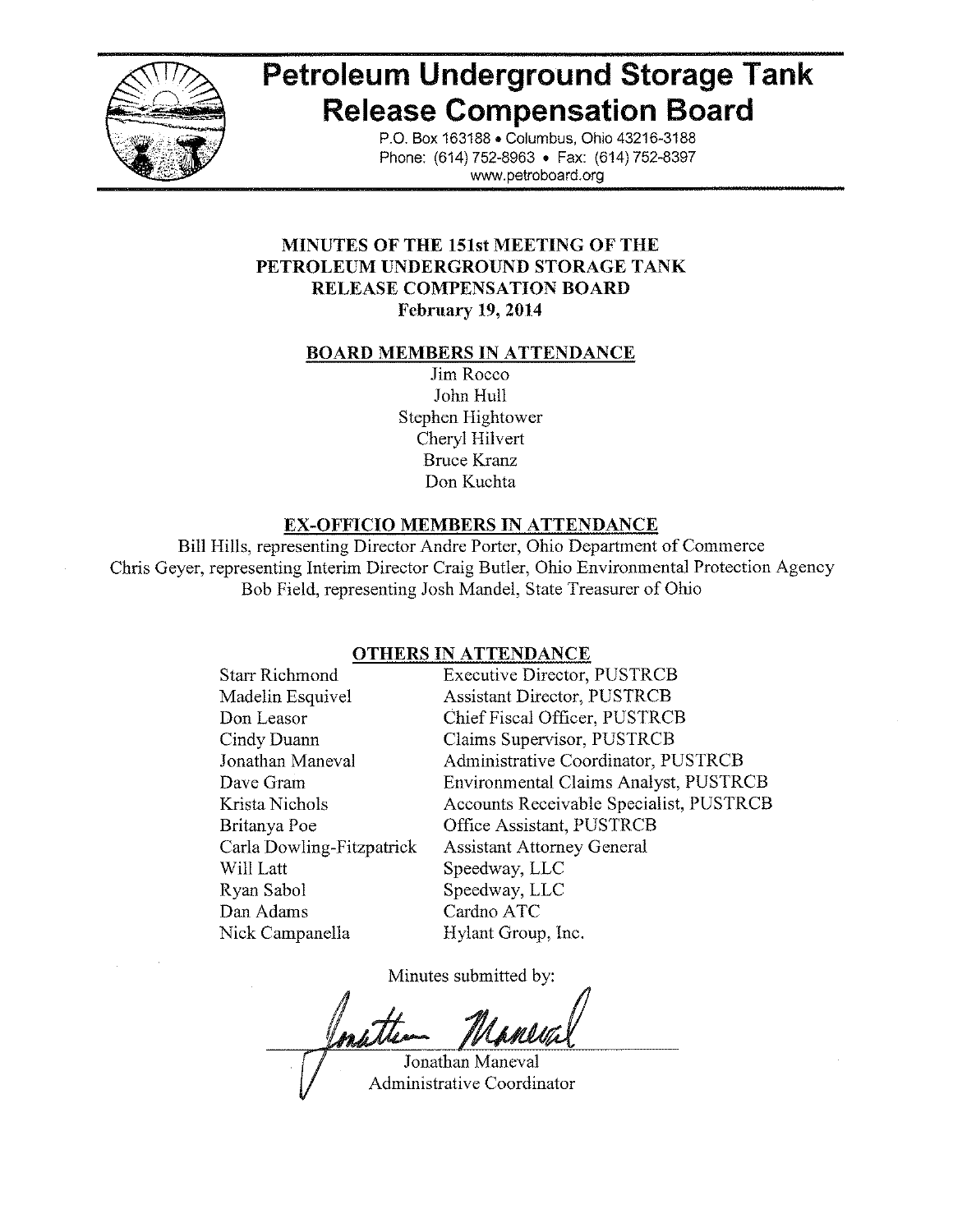## **Call to Order:**

Immediately following the 10:00 a.m. public hearing regarding the Board's proposed rule amendment, Chairman Rocco convened the one hundred fifty-first meeting of the Petroleum Underground Storage Tank Release Compensation Board on Wednesday, February 19, 2014.

The following members were in attendance: Jim Rocco; John Hull; Stephen Hightower; Cheryl Hilvert; Bruce Kranz; Don Kuchta; Bill Hills, representing Director Andre Porter, Ohio Department of Commerce; Chris Geyer, representing Interim Director Craig Butler, Ohio Environmental Protection Agency; and Bob Field, representing Josh Mandel, State Treasurer of Ohio.

The following member was not in attendance: Tom Stephenson.

## **Minutes:**

Chairman Rocco asked if there were any comments or questions regarding the minutes from the January 15, 2014 Board meeting, and there were none. Vice-Chairman Hull moved to approve the minutes. Mr. Hills seconded. A vote was taken and all members voted in the affirmative. The minutes were approved as presented.

## **BUSTR Report:**

Chairman Rocco called upon Bill Hills, Bureau Chief, to present the Bureau of Underground Storage Tank Regulations (BUSTR) report.

Mr. Hills stated that two temporary service employees had been assigned to BUSTR for the remainder of the fiscal year for the purpose of scanning and indexing files, including the files that have been requested by the Board's Executive Director.

Mr. Hills reported that the application process for the Revolving Loan Fund is in its final review, and will be ready in early spring. He said no Revolving Loan Fund monies will be disbursed until July 1, 2014. However, BUSTR hopes to open the application process for funding approval in March or April 2014.

Mr. Hills reported that BUSTR was awarded \$98,000 in additional LUST (leaking underground storage tank) grant monies for fiscal year 2014. He said that files had been distributed to five vendors that will be performing responsible party searches of properties with petroleum UST releases.

Mr. Hills reported that BUSTR had scheduled a UST installer course for February 10-14, 2014 and a UST inspector course for March 3-7, 2014. He stated that these courses are being offered to fire departments with delegated authority from the State Fire Marshal.

Mr. Hills reported that for the week ending February 8, 2014, there were 79 new inspections performed for a total of 2,127 inspections for the three-year inspection cycle ending June 30, 2016. He said that five NFAs (no further actions) were generated during this same time period for a total of 211 for the grant cycle ending September 30, 2014.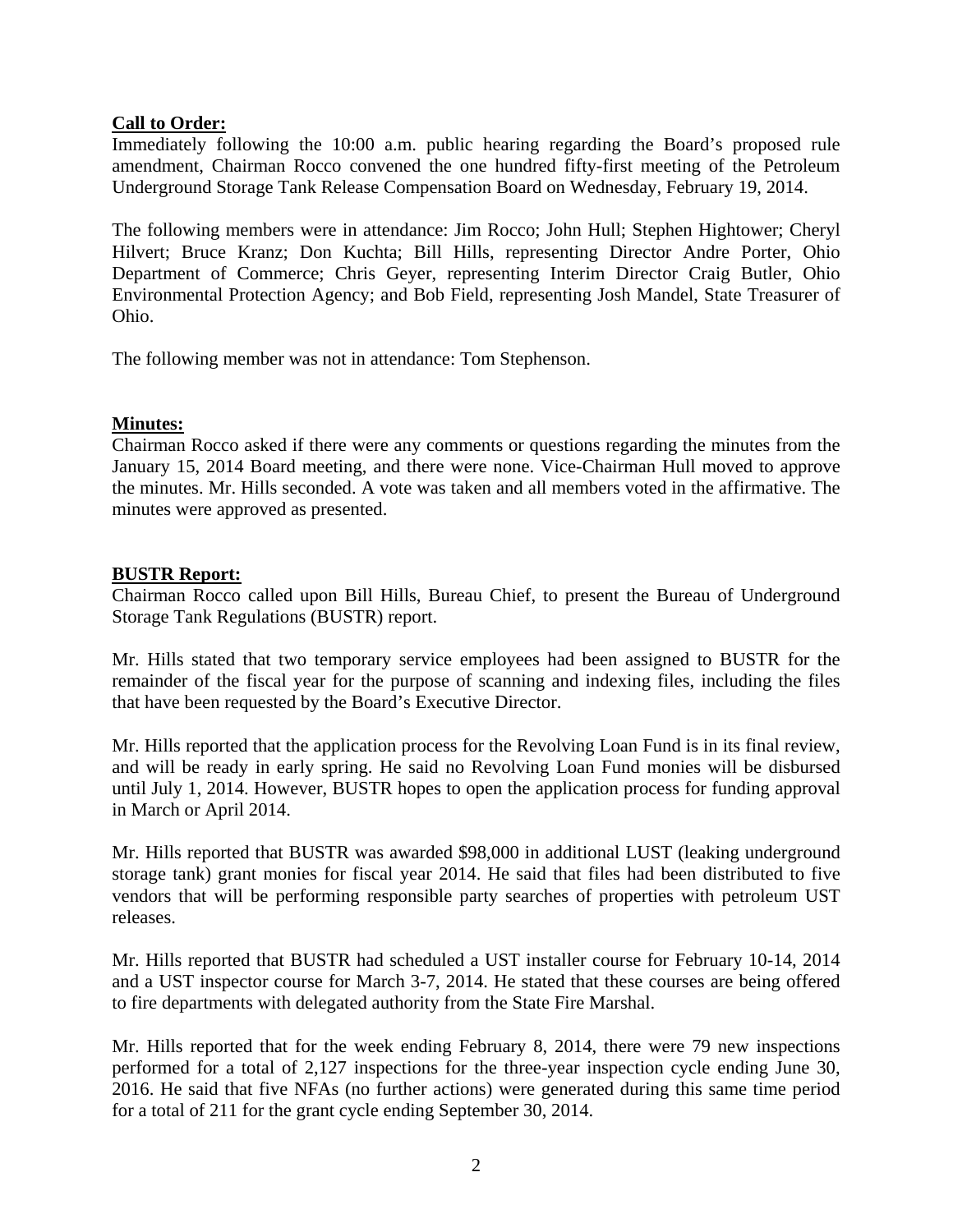Mr. Hills stated that roughly 22,000 USTs have been registered, and there were about 3,700 owners of 7,500 registered facilities.

## **Financial Report:**

Chairman Rocco called upon Don Leasor, Chief Fiscal Officer, to present the financial reports.

Mr. Leasor reported that the Auditor of State released the Board's audit of its financial statements on February 3, 2014, and a copy was provided to each of the Board members with the other meeting materials.

Mr. Leasor stated that he is working with the Auditor of State's Office to issue a request for proposal (RFP) for the selection of an Independent Public Account for the next five-year audit cycle. He said that the Auditor's Office anticipates placing the RFP on its bid list on March 1, 2014.

#### *December Financials*

Mr. Leasor said the December financials were emailed to each member. He asked if there were any questions or concerns regarding these reports, and there were none.

Mr. Leasor reported that, as of February 18, 2014, the unobligated balance was \$18.8 million. He said this included \$12.8 million in STAR Ohio and the \$6 million invested in US treasuries and US agency callable bonds. He reported that the balance in the obligated account, as of February 18, 2014, was approximately \$5.3 million.

Mr. Leasor stated the claims expense for December was approximately \$773,000, and as of February 18, 2014, \$3.7 million has been paid for claims for fiscal year 2014.

Mr. Leasor reported that, as of December 31, 2013, approximately 98% of the budgeted revenues net of refunds, have been collected. He said information on refunds and fee collections would be presented with the compliance and fee assessment report.

Mr. Leasor reported that a \$6,000 unearned loss on the investments was recorded for December. He said that this represents the decrease in market value of the investments from the previous month. He noted that even with this decrease, the investments increased \$17,500 in market value during the period of July 1, 2013 through December 31, 2013.

Mr. Leasor stated that the total operating expenses for December were \$126,000. He said that, as of December 31, 2013, postage expense was 69% of the amount budgeted. He said this is due to postage fees for the final quarter of fiscal year 2013 being paid in August of fiscal year 2014. He said these charges include fees for the annual fee statement mailing which is sent by certified mail.

Mr. Leasor said all other expenses were where they should be at this time in the fiscal year.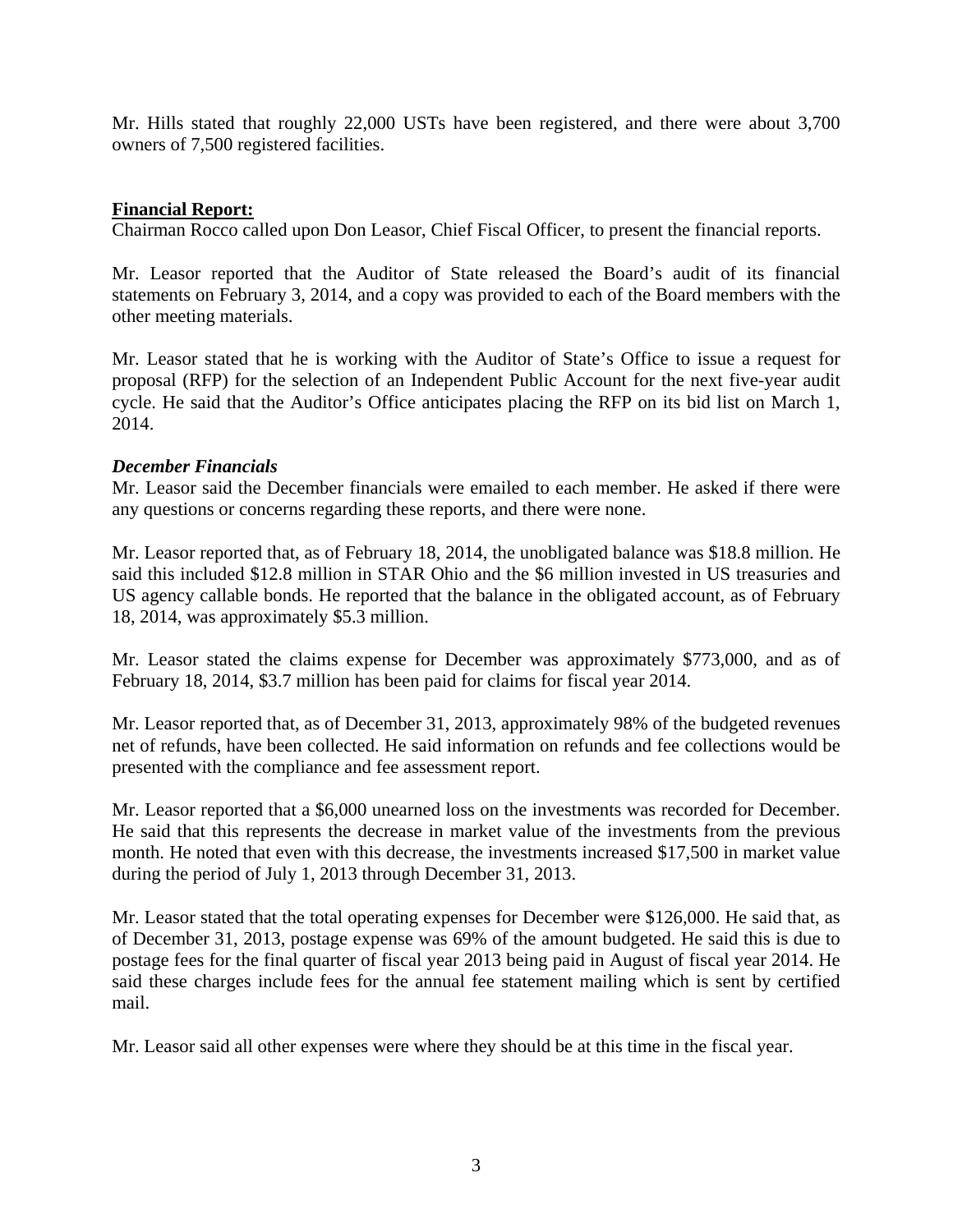#### **Compliance/Fee Assessment Report:**

Chairman Rocco called on Madelin Esquivel, Assistant Director, to present the compliance and fee assessment report.

Ms. Esquivel reported that \$15,690 in refunds had been paid since the January Board meeting, for a total of \$69,115 in refunds paid for program year 2013. She noted that refunds had been paid to 68 owners.

Ms. Esquivel stated that a total of \$164,449 has been collected by the Attorney General's Office and Special Counsel since July 1, 2013. She said after deducting the collection costs of \$44,972, the net amount received by the Board was \$119,477. She reported that 193 accounts were certified to the Attorney General's Office for collection since the Board's January meeting, for a total of approximately \$1.1 million certified for program year 2013.

Ms. Esquivel noted that at the January Board meeting, she reported a cumulative total of \$19.2 million had been certified to the Attorney General's Office for collection. She said this amount consists of \$7.6 million in annual per-tank fees and \$11.6 million in late payment fees. She reported that of this amount, \$3,248,916 has been collected by the Attorney General's Office. She noted that due to the collection costs assessed by that office, the actual amount remitted to the Board was less than this amount.

Ms. Esquivel stated that six Orders Pursuant to Law were under appeal. She said five are under review and one settlement agreement is pending. Ms. Esquivel said that two Determinations to Deny a Certificate of Coverage are also under appeal. She said one is under review and one hearing is scheduled.

Ms. Esquivel reported that 30 Certificates of Coverage were issued since the Board's January meeting for a total of 3,115 Certificates of Coverage issued for program year 2013.

Ms. Esquivel stated there were no other significant changes since the January Board meeting.

#### **Claims Report:**

Chairman Rocco called on Cindy Duann, Claims Supervisor, to present the claims report.

Ms. Duann reported that 1,783 claims were pending review, which is a decrease of 16 claims from the Board's January meeting. She said a total of 22 claim settlement determinations are under appeal.

Ms. Duann reported that a total of 100 claims were settled in the month of January and during the same month, a total of 90 claims were received. She said as of February 18, 2014, a total of 31 claims had been received, indicating the number of claims ultimately received for the month of February may be lower.

Ms. Duann stated that the total claim settlement offer for the last seven months was \$3.56 million, with an average claim payout of 75% of the net value. She said the payout average was slightly higher in comparison to previous years' statistics.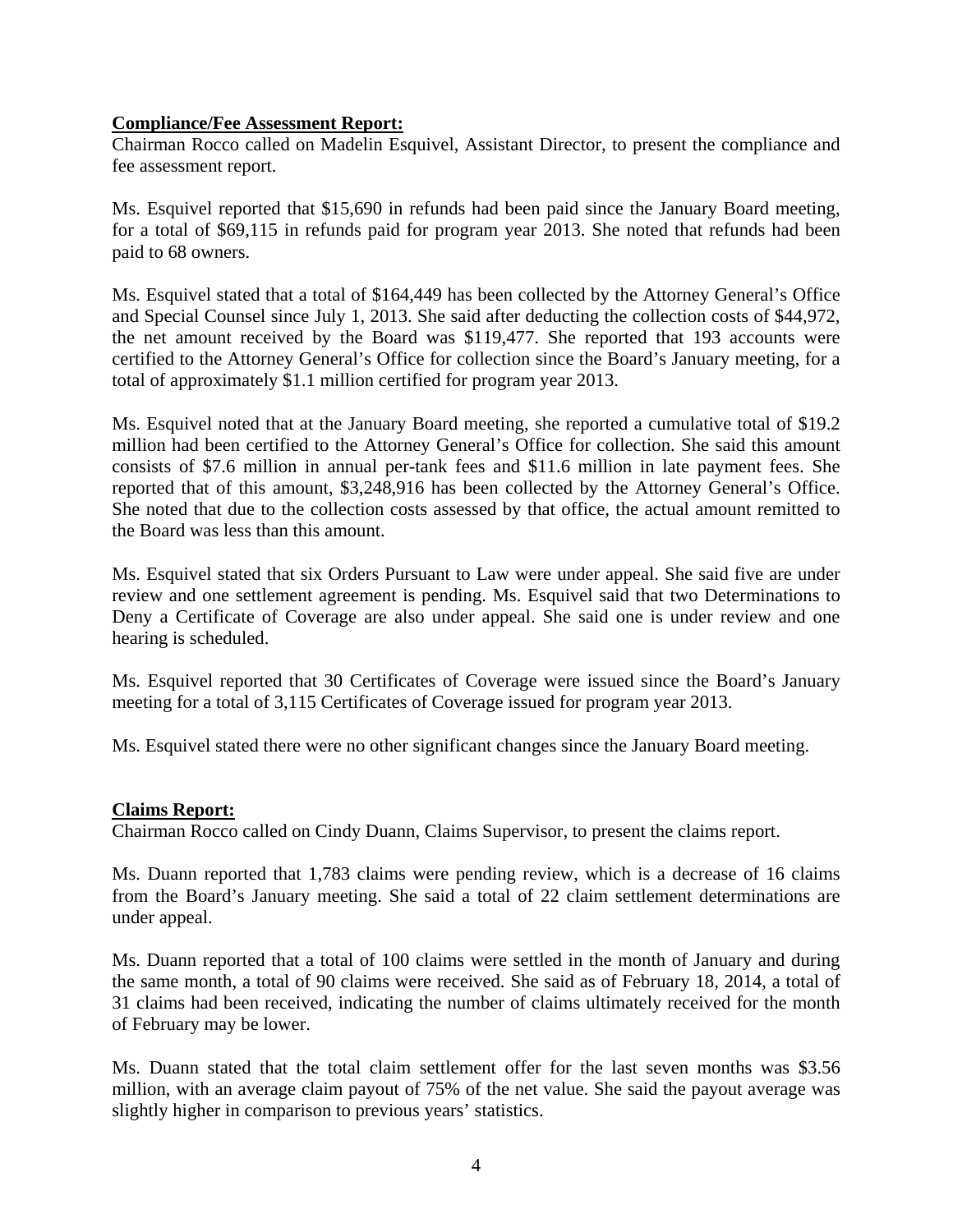Ms. Duann reported that in the past seven months, 28 eligibility applications had been received, and during this same time period, 50 eligibility determinations had been issued. She said 90% of these determinations were approvals. She said that, as of February 3, 2014, there were seven eligibility applications pending review and three eligibility determinations under appeal.

Ms. Duann said in January, 13 requests for cost pre-approval had been received, and in this same month, 16 cost pre-approval notifications had been issued. She said that the average number of cost pre-approval requests has decreased by 20% in comparison to previous years' statistics.

Ms. Duann reported that 37 cost pre-approval requests were pending review as of February 3, 2014.

#### **New Business:**

#### *Hardship Applications*

Chairman Rocco called upon Starr Richmond, Executive Director, to present the hardship applications.

Ms. Richmond stated that the Board's rule 3737-1-08 provides for an owner experiencing financial hardship to apply for hardship status with the Fund. She said granting hardship status allows for the acceleration of the review of the claims submitted by the owner. Ms. Richmond noted that granting hardship status does not increase the amount of reimbursement to the tank owner. She stated by accelerating the review of the claim, it reduces the financial burden the owner would experience if the claims were reviewed and settled in the normal course of business. She said, once granted, the hardship status remains in effect for a one-year period and at that time, the owner may reapply for hardship status.

Ms. Richmond stated that in determining hardship status, the application and a minimum of two years of income tax records are reviewed. She said, in addition, a U.S. Environmental Protection Agency (EPA) financial capacity test is used to evaluate the owner's cash flow and determine if the owner is able to carry debt, in which case, the owner could finance the costs of corrective actions over time.

## **Claim # 4358-0001/06/18/97, Owner – George W. Yano and Rita Yano Revocable Trust dba Yano's Automotive Service Center, Inc.**

Ms. Richmond said Yano's Automotive Service Center, Inc. is the responsible person for a 1996 program year release that occurred on Lake Shore Boulevard in Willowick, Ohio. She said Christine Felice, the trustee for the George and Rita Yano Trust, submitted the application for hardship status, and that this was the second application for hardship status received from Yano's Automotive Service Center, Inc.

Ms. Richmond said that to date, the Fund has reimbursed about \$19,000 for corrective action costs for the release, and a cost pre-approval request in the amount of \$114,000 was pending review.

Ms. Richmond stated that based on the U.S. EPA financial capacity test, and the information submitted with the hardship application, there is less than a 50% probability that Yano's Automotive Service Center, Inc. can afford \$114,000 in corrective action costs.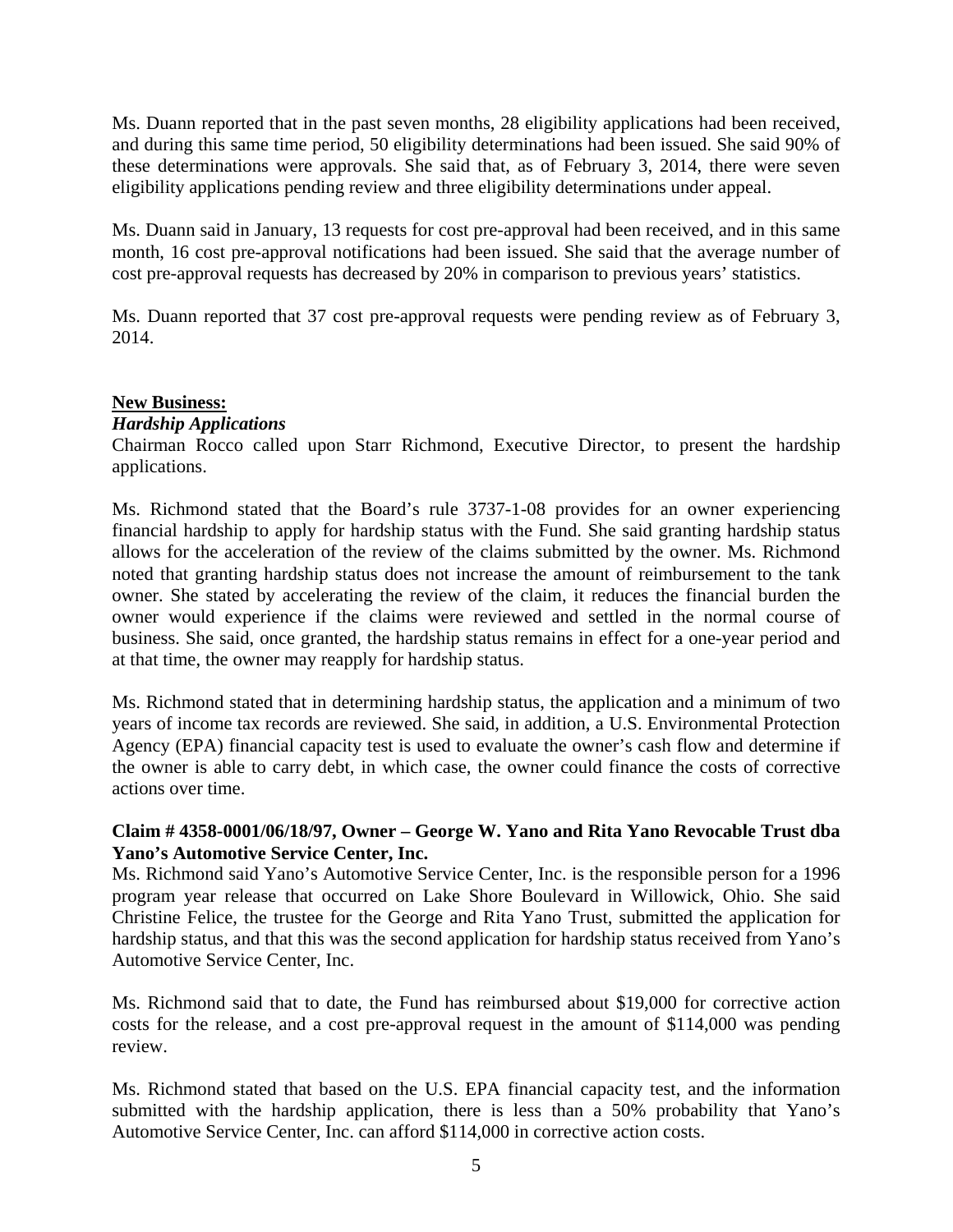Ms. Richmond recommended the Board approve the application and grant hardship status to Yano's Automotive Service Center, Inc. Vice-Chairman Hull so moved and Mayor Kuchta seconded.

Mr. Hightower questioned whether both the assets of the trust and the individual were reviewed when determining the owner's financial ability to carry debt. Ms. Richmond explained that only the financial information for the responsible person is considered during the review. She said that for this release, the responsible person is the corporation, which is within the trust because the owners of the corporation are deceased.

Chairman Rocco asked if there was any other discussion and there was none. A vote was taken and all members voted in the affirmative. The motion carried.

## **Claim # 18344-0001/10/26/98, Owner – Red Stripe Associates, LLC dba Ohio Valley Plaza Exxon**

Ms. Richmond said Red Stripe Associates, LLC is the responsible person for a 1998 release that occurred on National Road in Saint Clairsville, Ohio. She said that Gary Glessner is the owner of the LLC and he submitted the application requesting the Board grant hardship status to Red Stripe Associates. She noted this was Red Stripe Associates' 13<sup>th</sup> request for hardship status.

Ms. Richmond stated that to date, the Fund has reimbursed approximately \$214,000 for corrective action costs for this release. She said there is currently \$23,000 in corrective action costs that has been preapproved for work that is to be completed within the next six months.

Ms. Richmond said BUSTR has approved a RAP (remedial action plan) and that cost is estimated at \$150,000. She noted that to date, a cost pre-approval request for the RAP had not been received.

Ms. Richmond said the property and business were sold to Sober Systems LLC at a loss in November of 2008. She said that Red Stripe Associates provided financing for the new owner, and that the final payment was received from Sober Systems in November 2013.

Ms. Richmond said no additional funds are being generated by Red Stripe Associates. She noted Red Stripe Associates remains responsible for the corrective actions at the site and they are continuing the work.

Ms. Richmond reported that based on the U.S. EPA financial capacity test, and information submitted with the application, there is less than a 50% probability that Red Stripe Associates can afford \$23,000 in corrective action costs.

Ms. Richmond recommended the Board approve the application and grant hardship status to Red Stripe Associates, LLC. Mr. Hightower so moved and Mayor Kuchta seconded. A vote was taken and all members voted in the affirmative. The motion carried.

# **Certificates of Coverage – Ratifications:**

Chairman Rocco called upon Ms. Richmond to present the lists of owners who have either been issued or denied a Certificate of Coverage for ratification by the Board.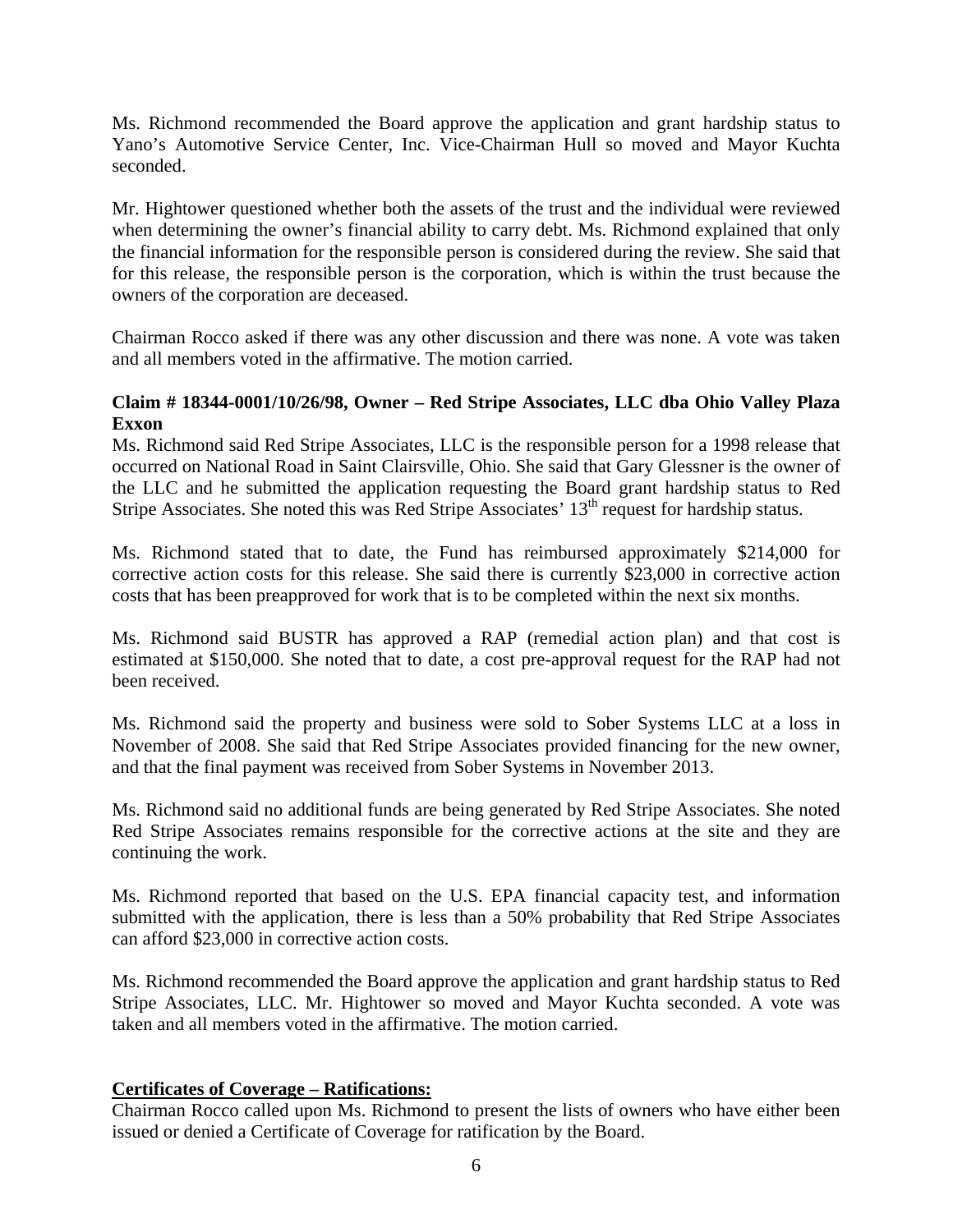Ms. Richmond said that behind Tab 8 are listings of facilities that, since the January Board meeting, have been issued or denied a program year 2013 Certificate of Coverage. She stated no 2012 program year Certificates of Coverage had been issued or denied since the Board's January meeting.

Ms. Richmond said the process used to review the fee applications and issue or deny a Certificate of Coverage includes a review for completeness to determine full payment was received; financial responsibility for the deductible has been demonstrated; and, the owner has certified with his signature that he is in compliance with the State Fire Marshal's rules for the operation and maintenance of petroleum underground storage tanks. She said if these requirements are met and if the tanks existed in previous years, a certificate for the subject tanks has been issued to the owner in at least one of the prior two years, then a Certificate of Coverage is issued.

Ms. Richmond explained that if deficiencies or compliance issues are discovered, notice is provided to the owner in accordance with the Board's rules. The owner is provided 30 days to respond to the notice with information to correct the deficiency or compliance issue. If correcting information is not received within this time, a determination denying the Certificate of Coverage is issued to the owner.

She said the Board's rules and the Revised Code make provisions for an appeal of the determination. Ms. Richmond said that throughout this process, the Board's staff works with the owner to correct the fee statement record and if necessary, refers the owner to BUSTR to correct the registration record.

Ms. Richmond requested the Board ratify her actions with respect to the issuance of the 2013 program year Certificates of Coverage for the 33 owners of the 120 facilities included on the list behind Tab 8.

Vice-Chairman Hull moved to ratify the issuance of the 2013 Certificates of Coverage for the facilities listed. Mr. Hills seconded. A vote was taken and all members voted in the affirmative. The motion passed.

Ms. Richmond requested the Board ratify her actions with respect to the denial of the 2013 program year Certificates of Coverage for the 37 owners of 45 facilities included on the list behind the Tab 8 green divider page.

Vice-Chairman Hull moved to ratify the denial of the 2013 Certificates of Coverage listed. Mayor Kuchta seconded. A vote was taken and all members voted in the affirmative. The motion passed.

#### **Executive Session:**

Chairman Rocco requested a motion to enter into executive session with counsel pursuant to O.R.C. 121.22(G)(3) to discuss matters of pending or imminent court action. Vice-Chairman Hull so moved. Mayor Kuchta seconded. Chairman Rocco called for a roll call. The following members voted in the affirmative: Ms. Hilvert and Messrs. Field, Geyer, Hightower, Hills, Hull, Kranz, Kuchta and Rocco. There were no nays. The motion passed.